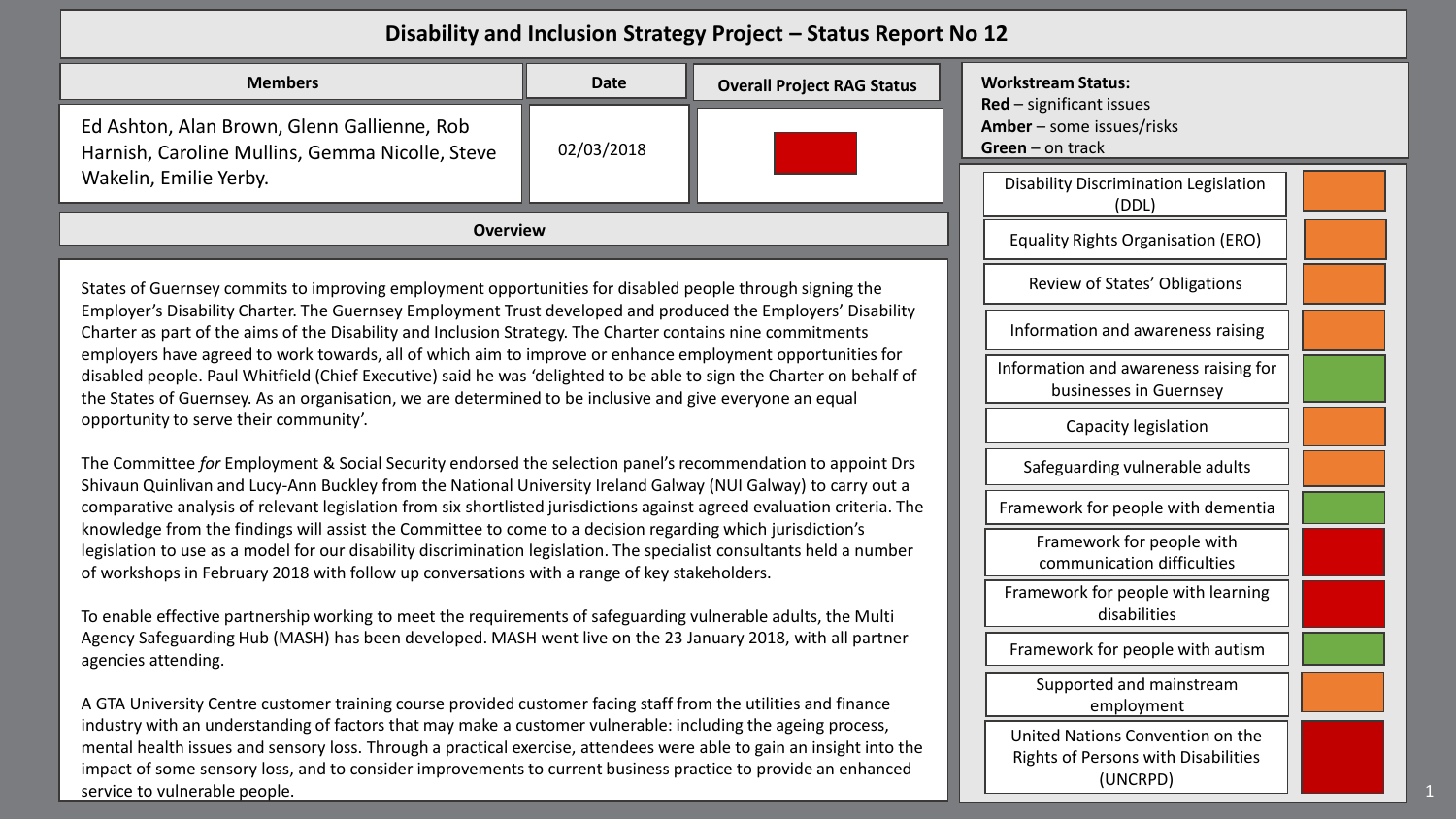## Disability & Inclusion Strategy Project Board – Status Report - Workstreams

|                                              |     | <b>Current Status</b>                                                                                                                                                                                                                                                                                                                                                                                                                                                                                                                                                                                                                                                                                                                                                                                                                                                                                                                                                                                                                                                                                                                                                                                                                                                                                                                                                       | <b>Next Period</b>                                                                                                                                                                                                                                                                                                                                                                                                                                                                                                                                                                                                                                                                                                                                                                              |
|----------------------------------------------|-----|-----------------------------------------------------------------------------------------------------------------------------------------------------------------------------------------------------------------------------------------------------------------------------------------------------------------------------------------------------------------------------------------------------------------------------------------------------------------------------------------------------------------------------------------------------------------------------------------------------------------------------------------------------------------------------------------------------------------------------------------------------------------------------------------------------------------------------------------------------------------------------------------------------------------------------------------------------------------------------------------------------------------------------------------------------------------------------------------------------------------------------------------------------------------------------------------------------------------------------------------------------------------------------------------------------------------------------------------------------------------------------|-------------------------------------------------------------------------------------------------------------------------------------------------------------------------------------------------------------------------------------------------------------------------------------------------------------------------------------------------------------------------------------------------------------------------------------------------------------------------------------------------------------------------------------------------------------------------------------------------------------------------------------------------------------------------------------------------------------------------------------------------------------------------------------------------|
| <b>Disability Discrimination Legislation</b> |     |                                                                                                                                                                                                                                                                                                                                                                                                                                                                                                                                                                                                                                                                                                                                                                                                                                                                                                                                                                                                                                                                                                                                                                                                                                                                                                                                                                             |                                                                                                                                                                                                                                                                                                                                                                                                                                                                                                                                                                                                                                                                                                                                                                                                 |
| Project Lead:                                | ESS | Following a short list and selection process the Committee<br>endorsed the selection panel's recommendation to appoint Drs                                                                                                                                                                                                                                                                                                                                                                                                                                                                                                                                                                                                                                                                                                                                                                                                                                                                                                                                                                                                                                                                                                                                                                                                                                                  | • There is an intention to write to the Policy and Resources<br>Committee to provide an update on the workstream and give                                                                                                                                                                                                                                                                                                                                                                                                                                                                                                                                                                                                                                                                       |
| <b>Target Completion Date:</b>               |     | Shivaun Quinlivan and Lucy-Ann Buckley from the National<br>University Ireland Galway (NUI Galway).                                                                                                                                                                                                                                                                                                                                                                                                                                                                                                                                                                                                                                                                                                                                                                                                                                                                                                                                                                                                                                                                                                                                                                                                                                                                         | early notice of the potential need for additional funding for<br>further consultancy support for the project.                                                                                                                                                                                                                                                                                                                                                                                                                                                                                                                                                                                                                                                                                   |
| <b>RAG Status:</b>                           |     | Advised successful and unsuccessful bidders.<br>Issued media release regarding the appointment of consultants on<br>30 January 2018.<br>Provided relevant background information to consultants.<br>Arranged a series of early engagement telephone calls between<br>Drs Quinlivan and Buckley and various stakeholders on 2, 5, 7 and 9<br>February 2018.<br>• 15 February 2018 - Drs Quinlivan and Buckley met representatives<br>of GDA, GET, Equality Working Group, disabled persons, carers,<br>those involved in the current discrimination tribunal and legislative<br>structure, and business in group meetings to provide them with<br>the opportunity to further explore the key issues identified in the<br>initial telephone meetings.<br>• 16 February 2018 - am - Held workshop with Committee<br>members, members of the Disability Discrimination Legislation<br>Project Team and a few other key stakeholders to identify key<br>evaluation criteria to inform the comparative analysis of the<br>shortlisted jurisdictions.<br>16 February 2018 - pm - Committee agreed key evaluation<br>criteria. Consultants commenced comparative analysis of relevant<br>legislation from 5 shortlisted jurisdictions (decision taken to<br>remove Hong Kong from the shortlist as it did not meet the<br>requirement for the legislation to be easily understood). | Drs Quinlivan and Buckley to continue to review relevant<br>legislation from shortlisted jurisdictions against the evaluation<br>criteria agreed by the Committee on 16 February 2018. Progress<br>to be reviewed via weekly catch-up calls.<br>Drs Quinlivan and Buckley to present the findings of their<br>comparative analysis and facilitate the Committee coming to a<br>decision regarding which jurisdiction we should model our<br>disability discrimination legislation on - meeting scheduled to<br>take place on 29 March 2018.<br>Scope out any further consultancy work required and prepare<br>'request for quotation document' if necessary.<br>Working closely with Equality and Rights Organisation (ERO)<br>Project Lead, further investigate potential enforcement options. |
|                                              |     |                                                                                                                                                                                                                                                                                                                                                                                                                                                                                                                                                                                                                                                                                                                                                                                                                                                                                                                                                                                                                                                                                                                                                                                                                                                                                                                                                                             |                                                                                                                                                                                                                                                                                                                                                                                                                                                                                                                                                                                                                                                                                                                                                                                                 |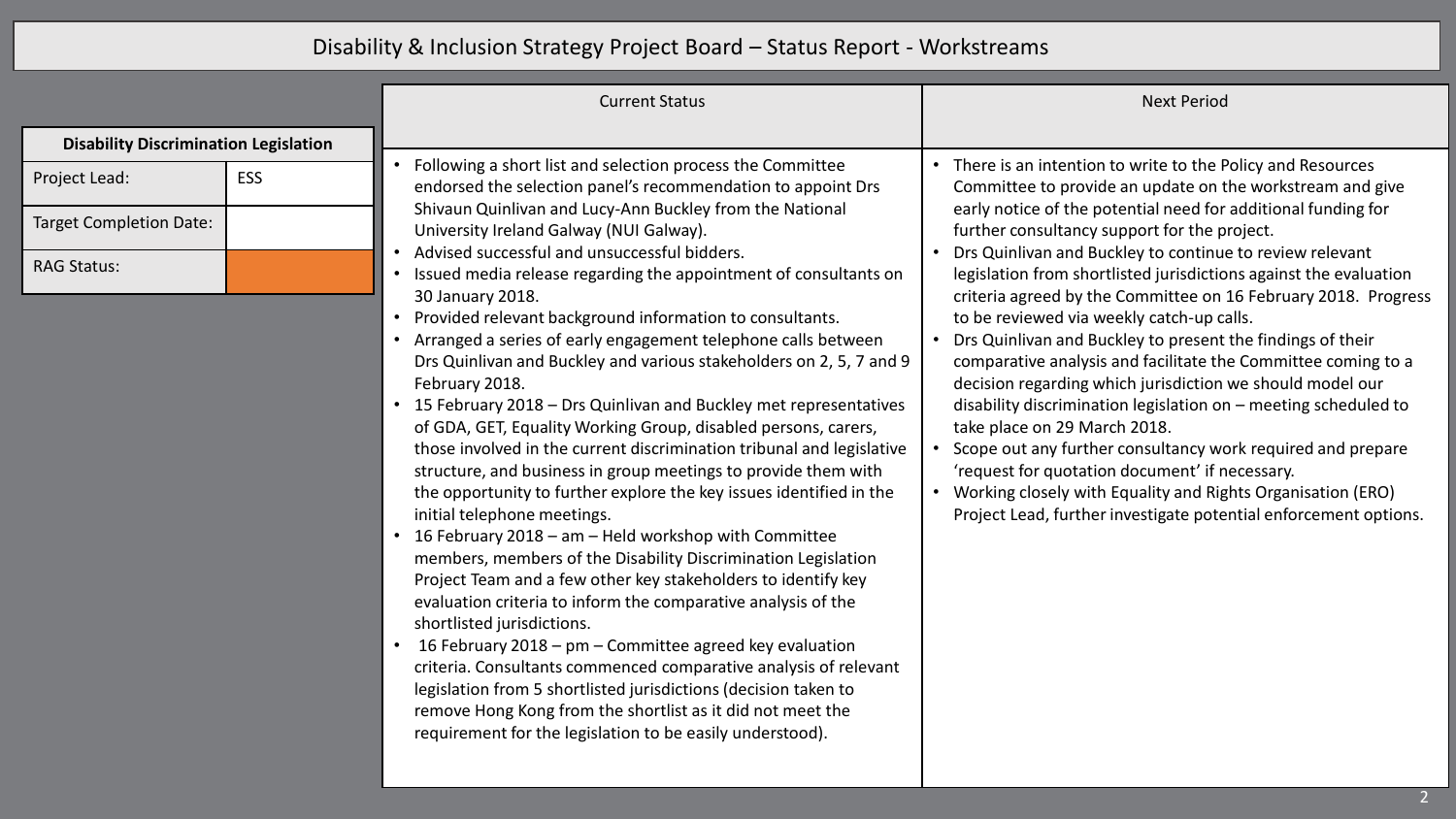|                                                     |            | <b>Current Status</b>                                                                                                                                                                                                                                                                                                                                                                                                                                                                                                                                                                                                                                                                                                                                          | <b>Next Period</b>                                                                                                              |
|-----------------------------------------------------|------------|----------------------------------------------------------------------------------------------------------------------------------------------------------------------------------------------------------------------------------------------------------------------------------------------------------------------------------------------------------------------------------------------------------------------------------------------------------------------------------------------------------------------------------------------------------------------------------------------------------------------------------------------------------------------------------------------------------------------------------------------------------------|---------------------------------------------------------------------------------------------------------------------------------|
| <b>Disability Discrimination Legislation cont'd</b> |            | Held initial teleconference meeting with officials from the<br>Department for Work and Pension's Office for Disability Issues to<br>clarify what the process will be and what key requirements are<br>likely to be for extension of the UNCRPD so that these can be taken<br>into account in developing legislative work.<br>Made all necessary arrangements for consultants to visit Guernsey<br>for final workshop on 29 March 2018.<br>Sark's Policy and Performance Committee confirmed that it was<br>not thought appropriate for Sark to introduce disability<br>discrimination legislation or implement the UN Convention on the<br>Rights of Persons with Disabilities at this time as Sark would not be<br>able to fulfil the necessary requirements. |                                                                                                                                 |
|                                                     |            | <b>Current Status</b>                                                                                                                                                                                                                                                                                                                                                                                                                                                                                                                                                                                                                                                                                                                                          | <b>Next Period</b>                                                                                                              |
| <b>Equality Rights Organisation (ERO)</b>           |            | News release on the first ERO Workshop issued and media                                                                                                                                                                                                                                                                                                                                                                                                                                                                                                                                                                                                                                                                                                        | ERO Project Team to expand with further key stakeholders<br>involved.                                                           |
| Project Lead:                                       | <b>ESS</b> | interviews conducted.<br>Continued consultation with stakeholders.<br>Second Workshop to analyse and begin to narrow down top line<br>Continued development of business case.<br>input from the first Workshop.<br>Initial development of a business case for the ERO.<br>$\bullet$<br>produced.<br>ERO Update at the joint Employment and Social Security/Policy<br>and Resources Committee meeting in January 2018.                                                                                                                                                                                                                                                                                                                                          |                                                                                                                                 |
| <b>Target Completion Date:</b>                      |            |                                                                                                                                                                                                                                                                                                                                                                                                                                                                                                                                                                                                                                                                                                                                                                | Comparative analysis of similar jurisdictions' ERO structures to be<br>Consideration of possible advisory/mediation/enforcement |
| <b>RAG Status:</b>                                  |            |                                                                                                                                                                                                                                                                                                                                                                                                                                                                                                                                                                                                                                                                                                                                                                |                                                                                                                                 |
|                                                     |            | Consultation with other Channel Island Regulatory Bodies.<br>$\bullet$                                                                                                                                                                                                                                                                                                                                                                                                                                                                                                                                                                                                                                                                                         | mechanisms.                                                                                                                     |
|                                                     |            | <b>Current Status</b>                                                                                                                                                                                                                                                                                                                                                                                                                                                                                                                                                                                                                                                                                                                                          | <b>Next Period</b>                                                                                                              |
| <b>Review of States' Obligations</b>                |            | Business Disability Forum (BDF) Reports shared with all                                                                                                                                                                                                                                                                                                                                                                                                                                                                                                                                                                                                                                                                                                        | Each Committee to establish Project Team in Q1/2.                                                                               |
| Project Lead:                                       | <b>ESS</b> | Committees.<br>BDF Reports have been endorsed by the Civil Service Leadership                                                                                                                                                                                                                                                                                                                                                                                                                                                                                                                                                                                                                                                                                  |                                                                                                                                 |
| <b>Target Completion Date:</b>                      |            | Team (CSLT).<br>Project Board formed and first meeting planned for May 2018.                                                                                                                                                                                                                                                                                                                                                                                                                                                                                                                                                                                                                                                                                   |                                                                                                                                 |
| <b>RAG Status:</b>                                  |            |                                                                                                                                                                                                                                                                                                                                                                                                                                                                                                                                                                                                                                                                                                                                                                |                                                                                                                                 |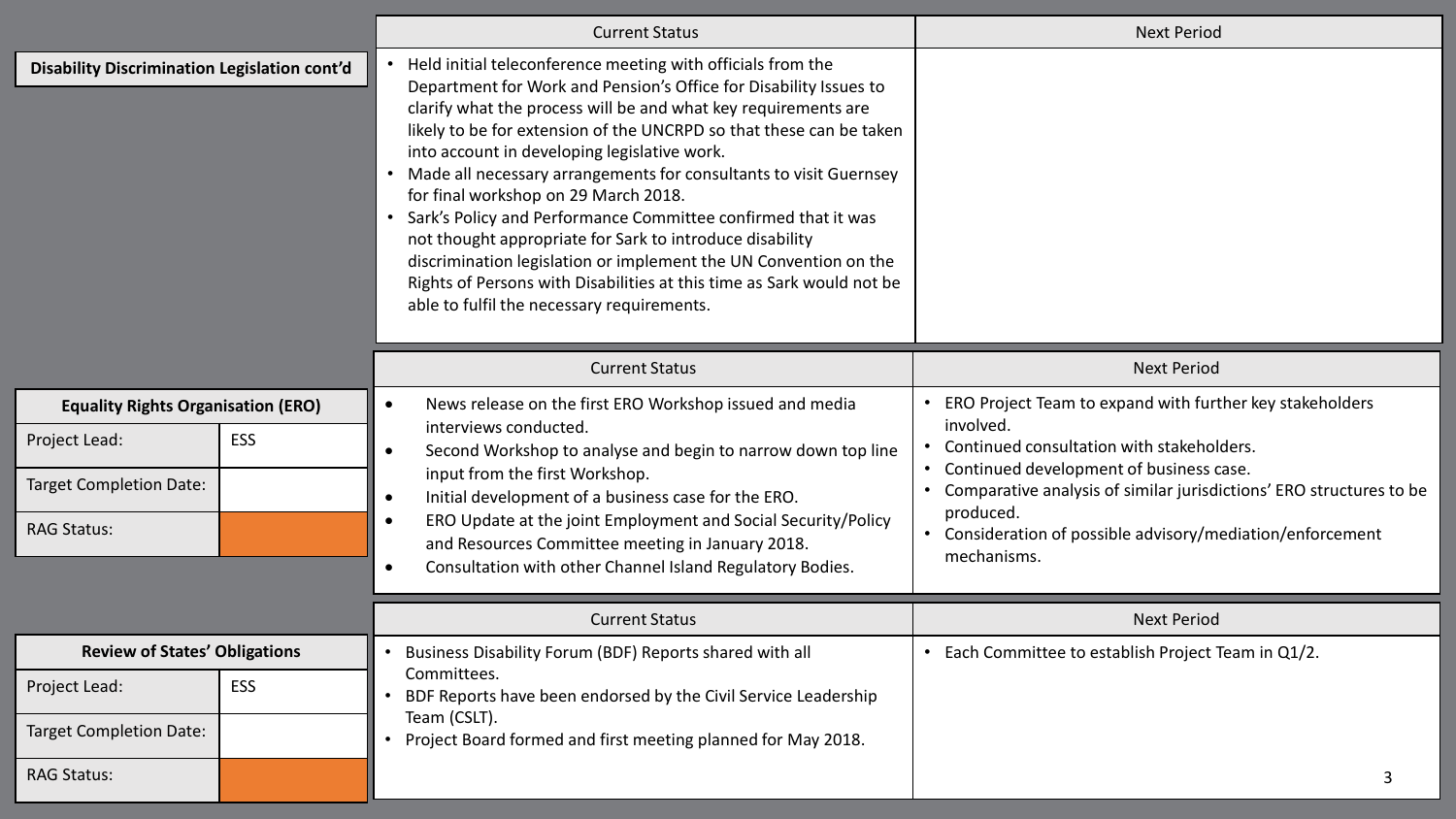|                                                                                                                     |     | <b>Current Status</b>                                                                                                                                                                                                                                                                                                                                                                                                                                                                                                                                                                                                                                                                                                                                                                                                                                                                                                                                                                                                                                                                                                                                                                                                                                                                                                                                                                                                                                                                                                                                                                                                                                                                                                 | <b>Next Period</b>                                                                                                                                                                                                                                                                                                                                                                                                                                                                                                                                                                                                                                                                                                                                                                                                                                                                  |
|---------------------------------------------------------------------------------------------------------------------|-----|-----------------------------------------------------------------------------------------------------------------------------------------------------------------------------------------------------------------------------------------------------------------------------------------------------------------------------------------------------------------------------------------------------------------------------------------------------------------------------------------------------------------------------------------------------------------------------------------------------------------------------------------------------------------------------------------------------------------------------------------------------------------------------------------------------------------------------------------------------------------------------------------------------------------------------------------------------------------------------------------------------------------------------------------------------------------------------------------------------------------------------------------------------------------------------------------------------------------------------------------------------------------------------------------------------------------------------------------------------------------------------------------------------------------------------------------------------------------------------------------------------------------------------------------------------------------------------------------------------------------------------------------------------------------------------------------------------------------------|-------------------------------------------------------------------------------------------------------------------------------------------------------------------------------------------------------------------------------------------------------------------------------------------------------------------------------------------------------------------------------------------------------------------------------------------------------------------------------------------------------------------------------------------------------------------------------------------------------------------------------------------------------------------------------------------------------------------------------------------------------------------------------------------------------------------------------------------------------------------------------------|
| <b>Information &amp; awareness raising</b><br>Project Lead:<br><b>Target Completion Date:</b><br><b>RAG Status:</b> | ESS | • Wheelchair Service working with two UK Trusts to discuss and<br>formalise arrangements for Off-Island attachments for therapists<br>from Guernsey.<br>Occupational Wheelchair Therapist interviews held on 23 February<br>2018 and position offered to successful candidate.<br>Wheelchair Service reviewing Service Level Agreement (SLA) for<br>wheelchair repairs.<br>Wheelchair Services have written an article for The Issue (a States<br>of Guernsey publication) about partnership working with service<br>users and how working together can produce a better quality<br>service.<br>• Inclusion and Equality reviews took place in all schools in Q1/2<br>2017 with repeated reviews in Q1/2 2018 to assess progress.<br>Education continue engagement with GDA and partners.<br>Dedicated funding identified in schools to support vulnerable<br>learners.<br>• Pre-school support available for vulnerable families with 2-3year<br>olds.<br>• Continued development of curriculum and professional<br>development for schools on delivering Mental Health and Well-<br>Being Strategy (MHWB) and Growth Mindset.<br>• Development of MHWB guidelines for schools as part of SOG<br>MHWB Strategy.<br>• Investment in MHWB First Aiders and other support programmes/<br>initiatives within schools and across service.<br>• New PSHE curriculum to be established in schools.<br>Healthy Schools Award Presentation to La Mare.<br>• Second tranche of Healthy School student leaders trained up - in<br>two schools.<br>• Positive work via Multi Agency Support Hub and Children and<br>Young Peoples Plan (CYPP) implementation group re: identification<br>and intervention for highlighted cases. | • Wheelchair Services to develop induction programme in<br>preparation for new starter.<br>• Wheelchair Service to progress Off-Island attachment with UK<br>Trusts.<br>• Review of progress of learners vulnerable to underachievement<br>(UA) a focus as part of examination and assessment results in<br>2018.<br>Review intervention in place for UA learners at secondary and<br>specific foci for individual schools.<br>• Work with schools to identify intervention and programmes to<br>support closing the gap.<br>Review of progress of learners vulnerable to underachievement a<br>$\bullet$<br>focus as part of reviews in Q1/2 2018.<br>• Next set of schools to achieve Healthy Schools status.<br>• Secure funding to roll out MHWB across secondary schools.<br>• Meet with HSC to discuss vulnerable learners/families and<br>develop coordinated approach.<br>4 |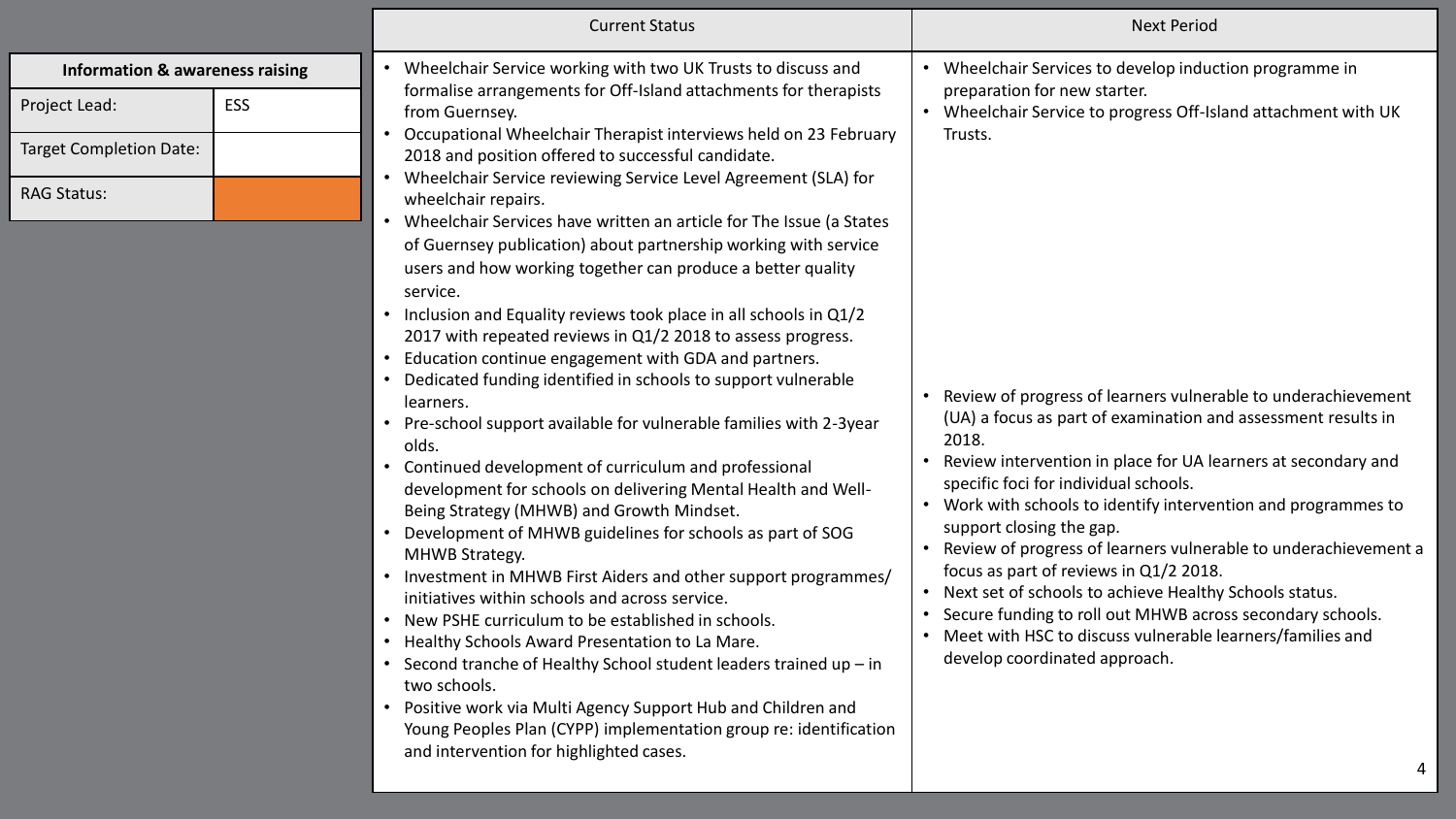|                                           | <b>Current Status</b>                                                                                                                                                                                                                                                                                                                                                                                                                                                                                                                                                                                                                                                                                                                                                                                                                                                                                                                                                                                                                                                                                                                                                                                                                                                                                                                                                                                                                                                                                | <b>Next Period</b>                        |
|-------------------------------------------|------------------------------------------------------------------------------------------------------------------------------------------------------------------------------------------------------------------------------------------------------------------------------------------------------------------------------------------------------------------------------------------------------------------------------------------------------------------------------------------------------------------------------------------------------------------------------------------------------------------------------------------------------------------------------------------------------------------------------------------------------------------------------------------------------------------------------------------------------------------------------------------------------------------------------------------------------------------------------------------------------------------------------------------------------------------------------------------------------------------------------------------------------------------------------------------------------------------------------------------------------------------------------------------------------------------------------------------------------------------------------------------------------------------------------------------------------------------------------------------------------|-------------------------------------------|
| Information & awareness raising cont. (I) | Development of short videos to provide information in a different<br>format for Islanders.<br>• Ruette Braye Road improvements now include new dropped kerbs<br>and Blister paving.<br>• 67 CT Plus staff have undertaken Disability Awareness Training.<br>• Review of www.signpost.gg content and links.<br>• Updates made to www.signpost.gg<br>• To date 1,778 individuals have accessed the Disability Awareness<br>online training through www.signpost.gg/training<br>• Progress actions in the Children's Disability Service action plan.<br>• The States of Guernsey as an employer signed the Employers'<br>Disability Charter 2 February 2018.<br>• Presentation to Citizens Advice Guernsey about the resources<br>available in www.signpost.gg for disabled people and carers and<br>the factual access guides about venues in Guernsey available on<br>'DisabledGo Guernsey.'<br>• Updates on the Strategy provided at the Guernsey Disability<br>Alliance (GDA) meeting in February 2018 and through the GDA<br>monthly Newsletter.<br>• Disability and awareness training delivered to visiting centre staff<br>at Castle Cornet, Fort Grey and the German Naval Signals<br>Headquarters.<br>• Further scoping of the awareness raising campaign required to<br>fulfil requirements of Article 8 of the United Nations Convention<br>on the Rights of Persons with Disabilities (UNCRPD).<br>• GTA University course - Communicating with and understanding<br>vulnerable customers. | • Publish videos and film further topics. |
|                                           |                                                                                                                                                                                                                                                                                                                                                                                                                                                                                                                                                                                                                                                                                                                                                                                                                                                                                                                                                                                                                                                                                                                                                                                                                                                                                                                                                                                                                                                                                                      |                                           |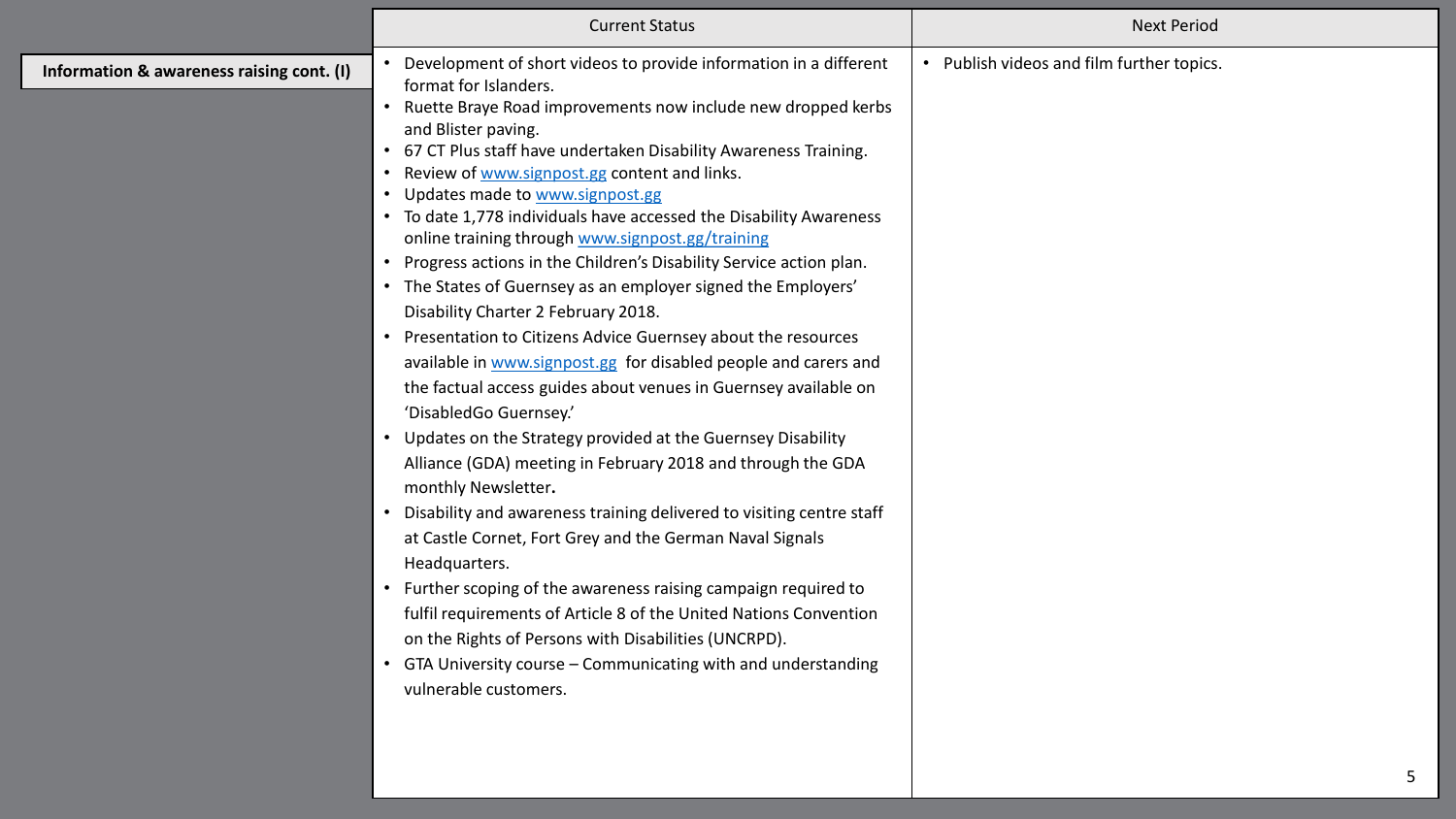|                                                                               |            | <b>Current Status</b>                                                                                                                                                                                       | <b>Next Period</b>                                                                                                                                                                                 |
|-------------------------------------------------------------------------------|------------|-------------------------------------------------------------------------------------------------------------------------------------------------------------------------------------------------------------|----------------------------------------------------------------------------------------------------------------------------------------------------------------------------------------------------|
| <b>Information and Awareness Raising for</b><br><b>Businesses in Guernsey</b> |            | This workstream is in the implementation phase.<br>It is acknowledged that further updates will be required for<br>business which become part of the Information and Awareness                              | • GET to continue providing training and support on the Good<br>Practice Guide.<br>• Further awareness raising to be part of communications plan and                                               |
| Project Lead:                                                                 | ESS        | Raising workstream.                                                                                                                                                                                         | included in the information and awareness raising workstream.                                                                                                                                      |
| <b>Target Completion Date:</b>                                                |            |                                                                                                                                                                                                             |                                                                                                                                                                                                    |
| <b>RAG Status:</b>                                                            |            | <b>Current Status</b>                                                                                                                                                                                       | <b>Next Period</b>                                                                                                                                                                                 |
| <b>Capacity Legislation</b>                                                   |            | Meeting with Crown Advocate, HSC Leads and Independent<br>Consultant to discuss current position and how to move forward.                                                                                   | To secure a decision on how to proceed with the writing of the<br>legislation.                                                                                                                     |
| Project Lead:                                                                 | <b>HSC</b> | Drafting positional paper for the Committee for HSC in April 2018,<br>setting out options on how to progress.                                                                                               | Work on replacing the 2015 draft Policy Letter with more up to<br>date version and setting realistic deadlines/statement of what is                                                                |
| <b>Target Completion Date:</b>                                                |            |                                                                                                                                                                                                             | expected to be achieved by year end.<br>Positional paper presented to the Committee.                                                                                                               |
| <b>RAG Status:</b>                                                            |            |                                                                                                                                                                                                             |                                                                                                                                                                                                    |
|                                                                               |            | <b>Current Status</b>                                                                                                                                                                                       | <b>Next Period</b>                                                                                                                                                                                 |
| <b>Adult Safeguarding</b>                                                     |            | A paper presented to HSC Committee in September directed that<br>$\bullet$<br>an ordinance be drafted to allow the remit of the Island                                                                      | The six week pilot concludes at the beginning of March and this is<br>due to reviewed imminently.                                                                                                  |
| Project Lead:                                                                 | <b>HSC</b> | Safeguarding Children Partnership to be extended to include<br>children and adults at risk. This would provide a statutory footing                                                                          | Recommendations will be made based on the review of the six<br>meetings which have occurred.                                                                                                       |
| <b>Target Completion Date:</b>                                                |            | for adults safeguarding activities and allow adult safeguarding to<br>benefit from structured reporting and governance arrangements.<br>This work is now being progressed and work is taking place to draft | All key partners will be involved in the review which will consider<br>the MASH model, the frequency of MASH sessions and the<br>effectiveness of the process in terms of the protection of adults |
| <b>RAG Status:</b>                                                            |            |                                                                                                                                                                                                             |                                                                                                                                                                                                    |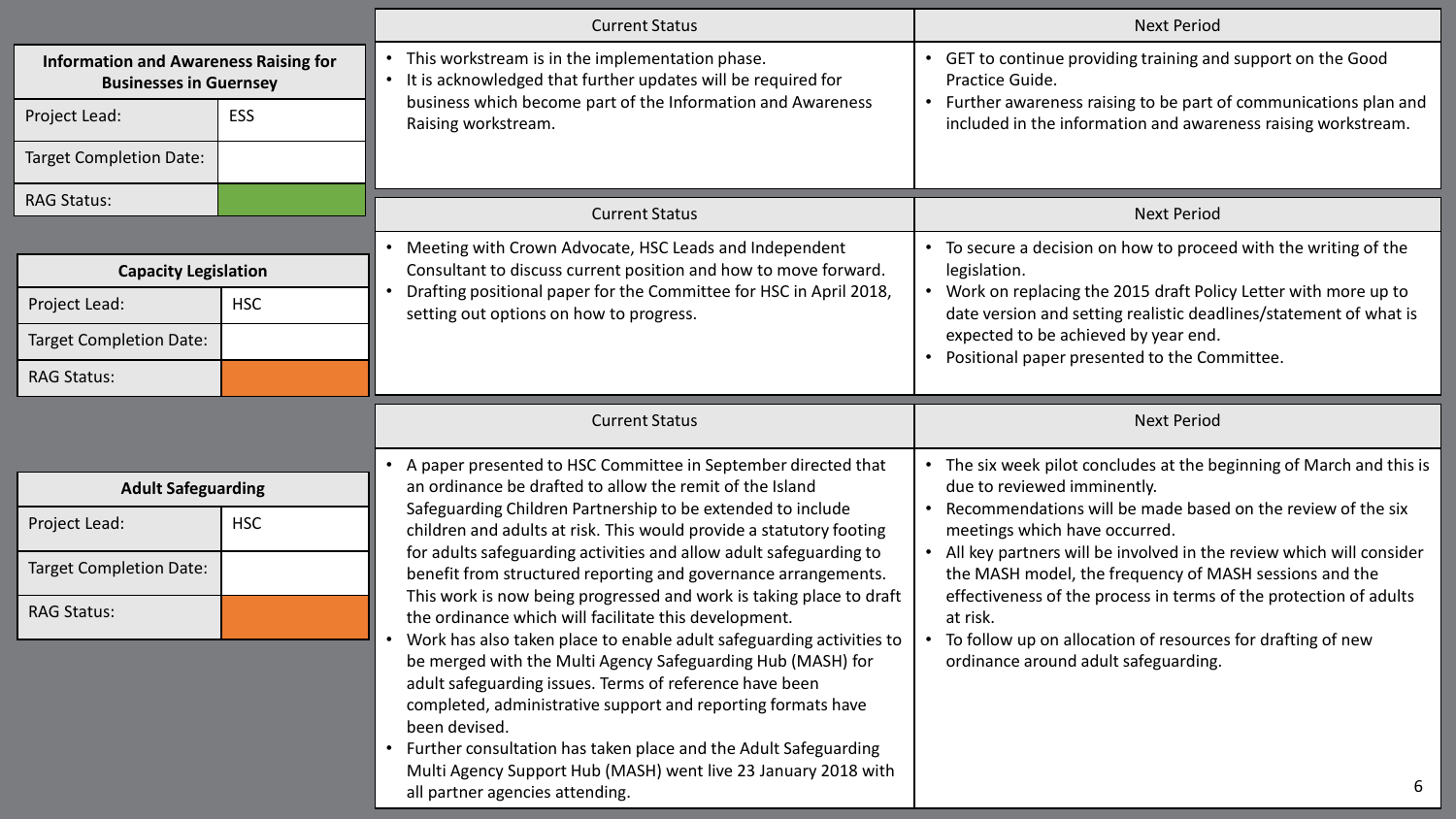|                                                                |                                                      | <b>Current Status</b>                                                        | <b>Next Period</b>                                     |
|----------------------------------------------------------------|------------------------------------------------------|------------------------------------------------------------------------------|--------------------------------------------------------|
| Framework for people with Dementia                             |                                                      | This workstream is in the implementation phase and reports each<br>$\bullet$ | • To progress the action plan and report in Quarter 2. |
| Project Lead:                                                  | <b>HSC</b>                                           | quarter.                                                                     |                                                        |
| <b>Target Completion Date:</b>                                 | Framework<br>written. In<br>implementation<br>phase. |                                                                              |                                                        |
| <b>RAG Status:</b>                                             |                                                      |                                                                              |                                                        |
|                                                                |                                                      | <b>Current Status</b>                                                        | <b>Next Period</b>                                     |
| Framework for people with<br><b>Communication Difficulties</b> |                                                      | • This workstream is awaiting allocated resources.                           | • No action planned.                                   |
| Project Lead:                                                  | <b>HSC</b>                                           |                                                                              |                                                        |
| <b>Target Completion Date:</b>                                 | Awaiting<br>resources.                               |                                                                              |                                                        |
| <b>RAG Status:</b>                                             |                                                      |                                                                              |                                                        |
|                                                                |                                                      | <b>Current Status</b>                                                        | <b>Next Period</b>                                     |
| Framework for people with Learning<br><b>Disabilities</b>      |                                                      | Draft business case for funding has been written.                            | • Complete and submit business case for funding.       |
| Project Lead:                                                  | <b>HSC</b>                                           |                                                                              |                                                        |
| <b>Target Completion Date:</b>                                 |                                                      |                                                                              |                                                        |
| <b>RAG Status:</b>                                             |                                                      |                                                                              |                                                        |